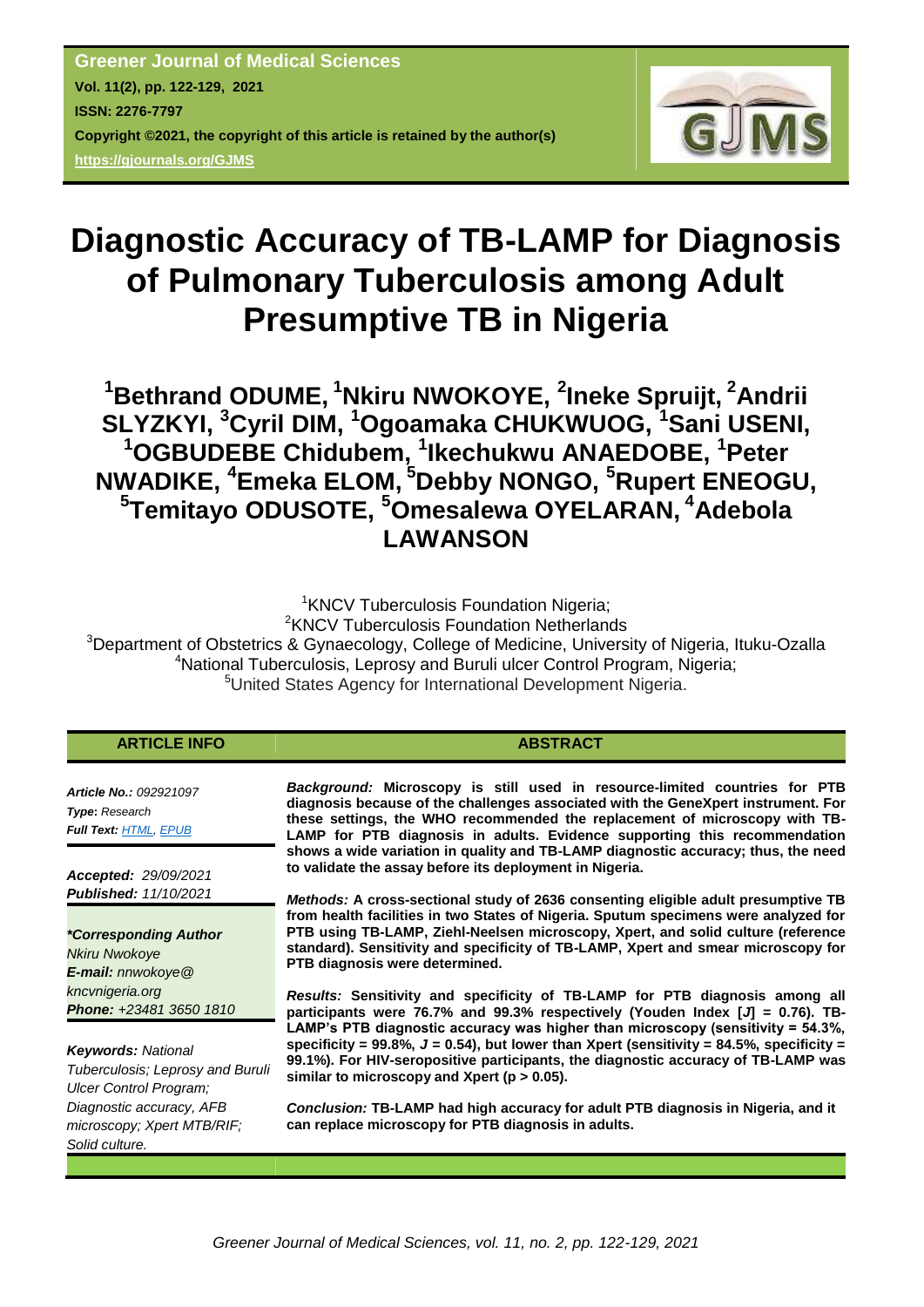#### **INTRODUCTION**

Tuberculosis (TB) is one of the top ten causes of mortality and a leading cause of death from an infectious agent globally. 1 Therefore, it is a public health concern that explains the inclusion of the 'end TB epidemic' by 2030 and 2035 as a target of the Sustainable Development Goal 3 (SDG-3) and End TB Strategy, respectively.<sup>2,3</sup> The disease is associated with poverty, thus its high prevalence in developing countries, including Nigeria. In 2018, about 429,000 new cases were estimated for Nigeria, which translated to 4.3% of the global TB incident cases; thus, Nigeria's burden of TB was the sixth globally and first in Africa.<sup>1</sup> Also, with an estimated National TB missing case rate of 76%, Nigeria accounted for about 12% of the 3 million unreported/undiagnosed cases.<sup>1</sup>

To re-channel Nigeria to the tracks of achieving the future global TB targets,<sup>2</sup> the Nigeria Tuberculosis, Leprosy and Buluri Ulcer Control Programme (NTBLCP) embarked on finding the missing TB cases and enrolling them on treatment by expanding the number of health facilities involved in TB care and deployment of more GeneXpert instruments across the country.<sup>4</sup> Unfortunately, there are only 398 GeneXpert instruments distributed to 388 health facilities in the country as of 2019.<sup>4</sup> The limited number of GeneXpert instruments, frequent break down of the existing instruments, and unstable power supply, among other challenges,<sup>5</sup> resulted in the frequent use of Acid-fast bacilli (AFB) microscopy for pulmonary tuberculosis (PTB) diagnosis in Nigeria. 4 In 2019, Nigeria tested 22% of all presumptive TB using microscopy with AFB positivity rate of 12%,<sup>4</sup> implying that several PTB cases were missed among the microscopy-tested cohort because of the low sensitivity of AFB microscopy.<sup>6,7</sup>

Due to the prevailing GeneXpert related challenges in resource-limited settings and the low sensitivity of AFB microscopy, the World Health Organization (WHO) recommended the use of loopmediated isothermal amplification (TB-LAMP) as a replacement for AFB microscopy for PTB diagnosis.<sup>8</sup> It is a simplified assay that processes 14 samples in less than 2 hours and produces a result that can be visually read.<sup>8</sup>

The recommendation of TB-LAMP over smear microscopy was based on the evidence from a systematic review of 13 studies ( $n = 4760$ ) from 11 countries, which showed that TB-LAMP had a sensitivity and specificity of 77.7 - 80.3% and 97.7% - 98.1%, respectively.<sup>8,9</sup> While TB-LAMP sensitivity was significantly higher than smear microscopy (sensitivity differences: 7.1 - 13.2%), their specificities were similar; however, it was unclear whether the TB-LAMP technology was superior to smear microscopy in adult presumptive TB living with human immunodeficiency virus (HIV). 8 A few other studies had supported the WHO recommendation, $10-13$  except the study from Ethiopia, which showed that TB-LAMP had the same specificity with smear microscopy (98%) but a lower sensitivity than smear microscopy (75% versus  $78.5\%$ ).<sup>1</sup>

Though these studies generally support the use of LAMP assay as an alternative for smear microscopy, there were wide variability in their quality and results, which justifies the need for more operational research on TB-LAMP in different epidemiological, and geographical settings.<sup>8</sup> The need for such research was critical in Nigeria - the most populous nation in Africa, ranked among the top 10 high TB burden countries, high TB/HIV burden countries, and high multidrug-resistant TB (MDR-TB) burden countries.

It was important to confirm that TB-LAMP's PTB diagnostic accuracy is equivalent or better than AFB microscopy before its deployment to the field in Nigeria, to mitigate the possibility of magnifying the current low TB case notification. Therefore, this study was aimed to compare the PTB diagnostic accuracy of TB-LAMP with AFB microscopy and Xpert MTB/RIF among presumptive TB cases in Nigeria.

#### **METHODS**

#### *Study design*

A cross-sectional study of 2872consenting eligible presumptive TB recruited from two States of Nigeria.

#### *Study setting*

The study was conducted in Nasarawa and Anambra States, representing the Northern and Southern part of the country respectively.

Nasarawa State with a population of about 2.5<br><sup>16</sup> has the third bigheat TP burden in Nigaria.<sup>4</sup> million,<sup>16</sup> has the third-highest TB burden in Nigeria. Anambra State is in the South-East region of Nigeria, <sup>16</sup> reports the 9th highest HIV/TB rate.<sup>4</sup>

For this study, five health care facilities were selected: two (one private and one public) in Nasarawa and three (two public and one private) in Anambra state. The selection was based on their workload, location, supportive systems for testing optimization, and laboratory quality assurance records. KNCV Tuberculosis Foundation Nigeria in collaboration with NTBLCP and Mcpage company (the authorized service provider for TB-LAMP in Nigeria), installed the TB-LAMP platforms at the selected facilities and organized on-site training and sensitization meeting for health care workers on the operation and laboratory network.

#### *Study Population*

All consenting adult presumptive TB (≥15 years) at the study and spoke sites were eligible for the study. They include patients with cough of ≥2 weeks duration or persons living with HIV (PLHIV) with cough of any duration (with or without any other respiratory symptoms that define presumptive TB in Nigeria).<sup>4</sup> Exclusion criteria were adult presumptive TB with a history of TB treatment, including relapse cases, loss to follow-up, as well as those who could not produce an adequate volume of sputum.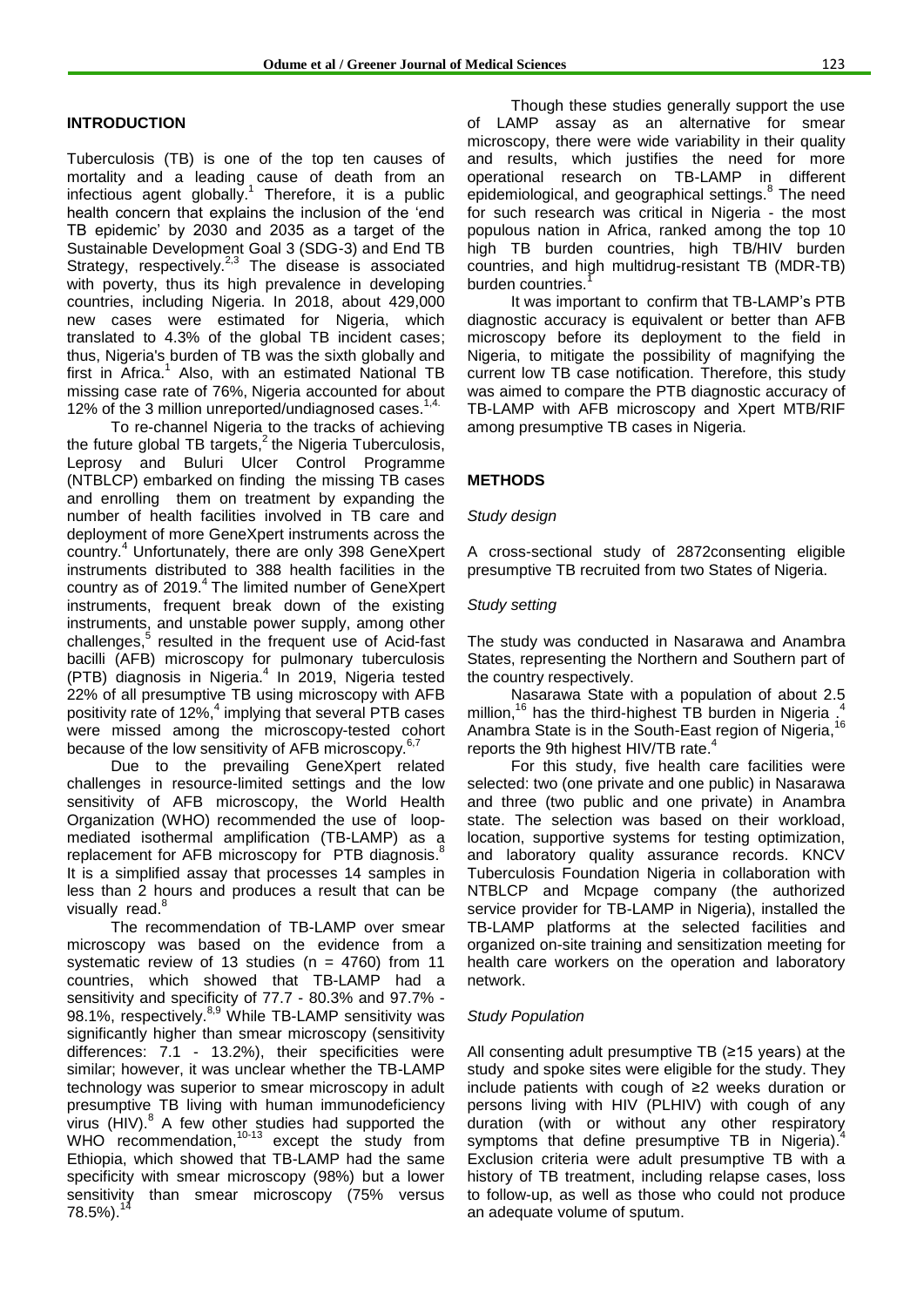Using the smear microscopy TB positivity rate in Nigeria of  $12\%$ ,<sup>4</sup> the study was designed to detect a 25% difference in TB positivity at 95% confidence level, 80% power, and non-response of 20%, which gave a calculated sample size of 2442 participants. However, a sample population of 2500 participants (500 per study site) was proposed for the study. At the end of the six months study period (August 2020 – February 2021)

#### *Diagnostic procedure*

Each participant submitted two 'spot' sputa (≥1.5 ml each) produced by direct coughing. One sputum specimen was used for TB-LAMP, ZN smear microscopy, and Xpert MTB/RIF assay (Ultra cartridge) at the study site's laboratory; while the other specimen was maintained in a cold chain and transported within 48 hours to the TB reference laboratory for solid culture. A portion of every sputum specimen for culture was used for ZN smear microscopy at the reference laboratory before being processed for solid culture. Laboratory procedures for the TB-LAMP and other diagnostic methods were according to the respective standard operating protocols (SOP) and the instruments' manuals.<sup>17,18</sup> The participants' Xpert result was used for their prompt treatment where necessary, in line with the national guidelines. $<sup>1</sup>$ </sup>

#### *Ethical considerations*

All participants gave written informed consent. The National Health Research Ethics Committee (NHREC) of Nigeria approved the study (NHREC/01/01/2007- 03/09/2020).

#### *Outcome measures*

The primary outcome measures were the AFB/MTB positivity rates of TB-LAMP, sputum microscopy, Xpert, sputum culture among presumptive TB; the sensitivity and specificity of TB-LAMP, sputum microscopy, and Xpert for PTB diagnosis among all participants (reference standard: sputum culture).

The secondary outcome measures were the sensitivity and specificity of TB-LAMP and Xpert for PTB diagnosis among smear-positive (+ve)/culture +ve and smear-negative (-ve)/culture +ve participants; the sensitivity and specificity of TB-LAMP for PTB diagnosis among PLHIV.

#### *Data analysis*

Data analysis was descriptive and inferential using IBM SPSS (version 20) and OpenEpi (Version 3.01). Using sputum culture results as the reference standard, true positives (TP), true negatives (TN), false positive (FP), and false negative (FN) rates of TB-LAMP, smear microscopy, and Xpert for diagnosing PTB were determined for all participants and PLHIV. These rates were used to determine sensitivity and specificity for each of the diagnostic test among the participants' categories. The 95% Confidence intervals (CI) were determined by the Wilson score interval method. McNemar test for Binary matched-pair data and Youden's J statistic (where necessary) were used to compare the diagnostic performance of TB-LAMP with smear microscopy and Xpert MTB/RIF. A p-value of <0.05 was considered statistically significant.

#### **RESULTS**

A total of 2872 participants were recruited for the study, but only results of 2636 participants were analyzed. Data for 236 participants (8.2%) were excluded from analyses for various reasons. Details are shown in the study flow chart below (Figure 1).

The mean age of participants was  $39.8 \pm 15.5$ years (range 15 – 93). As shown in table 1, the modal age group was  $25 - 34$  years (n = 717, 27.2%). Most of the participants were females ( $n = 1681, 63.8\%$ ), married (n = 1924, 73.0%), traders (n = 1032, 39.2%), and HIV-seronegative ( $n = 1280, 48.6\%$ ).

TB-LAMP was positive for MTB in 116 of all participants and 12 PLHIV giving a positivity rate of 4.4% (95%CI [3.7 – 5.3]) and 1.7 (1.0 – 2.9), respectively. The AFB/MTB positivity rates of other diagnostic tests are shown in table 2.

As shown in table 3, TB-LAMP had a sensitivity of 76.7% (95%CI: 68.8-83.2) and specificity of 99.3% (95%CI: 98.9-99.6). The specificity of smear microscopy and Xpert MTB/RIF were above 99%, while their sensitivities were 54.3% (95%CI: 45.7-62.6) and 84.5% (95%CI: 77.3-89.7), respectively.

The sensitivity of TB-LAMP was significantly higher than smear microscopy ( $X^2 = 27.1$ , p < 0.001) but the reverse was the case for the specificity  $(X^2 =$ 9.0,  $p = 0.003$ ). Further analysis showed a J-Index of 0.76 and 0.54 for TB-LAMP and smear microscopy respectively. The sensitivity of TB-LAMP was slightly lower than Xpert MTB/RIF (X2 = 8.3,  $p = 0.004$ ) but, their specificities were similar  $(X2 = 1.1, p = 0.297)$ .

For smear+ve/culture+ve participants ( $n = 70$ ), the sensitivity of TB-LAMP and Xpert MTB/RIF were 98.6% (95%CI: 92.3-99.8) and 97.1% (95%CI: 90.2 – 99.2) respectively,  $p = 0.480$ . For smear-ve/culture+ve participants ( $n = 59$ ), TB-LAMP had a sensitivity of 50.8% (95%CI: 38.4-63.2) which was lower than Xpert MTB/RIF, 69.5% (95%CI: 56.9-79.8), p = 0.001.

Table 4 shows the sensitivity and specificity of TB-LAMP and other diagnostic tests among PLHIV (n = 715). The specificity values of all diagnostic tests were above 99%. The sensitivity of TB-LAMP was 60.0% (95%CI: 35.8-80.2) while that of smear microscopy and Xpert MTB/RIF were 53.3% (95%CI: 30.1-75.2) and 66.7% (95%CI: 41.7-84.8) respectively. The sensitivity and specificity of TB-LAMP for PTB diagnosis among HIV-seropositive participants were similar to that of smear microscopy and Xpert MTB/RIF  $(p > 0.05)$ .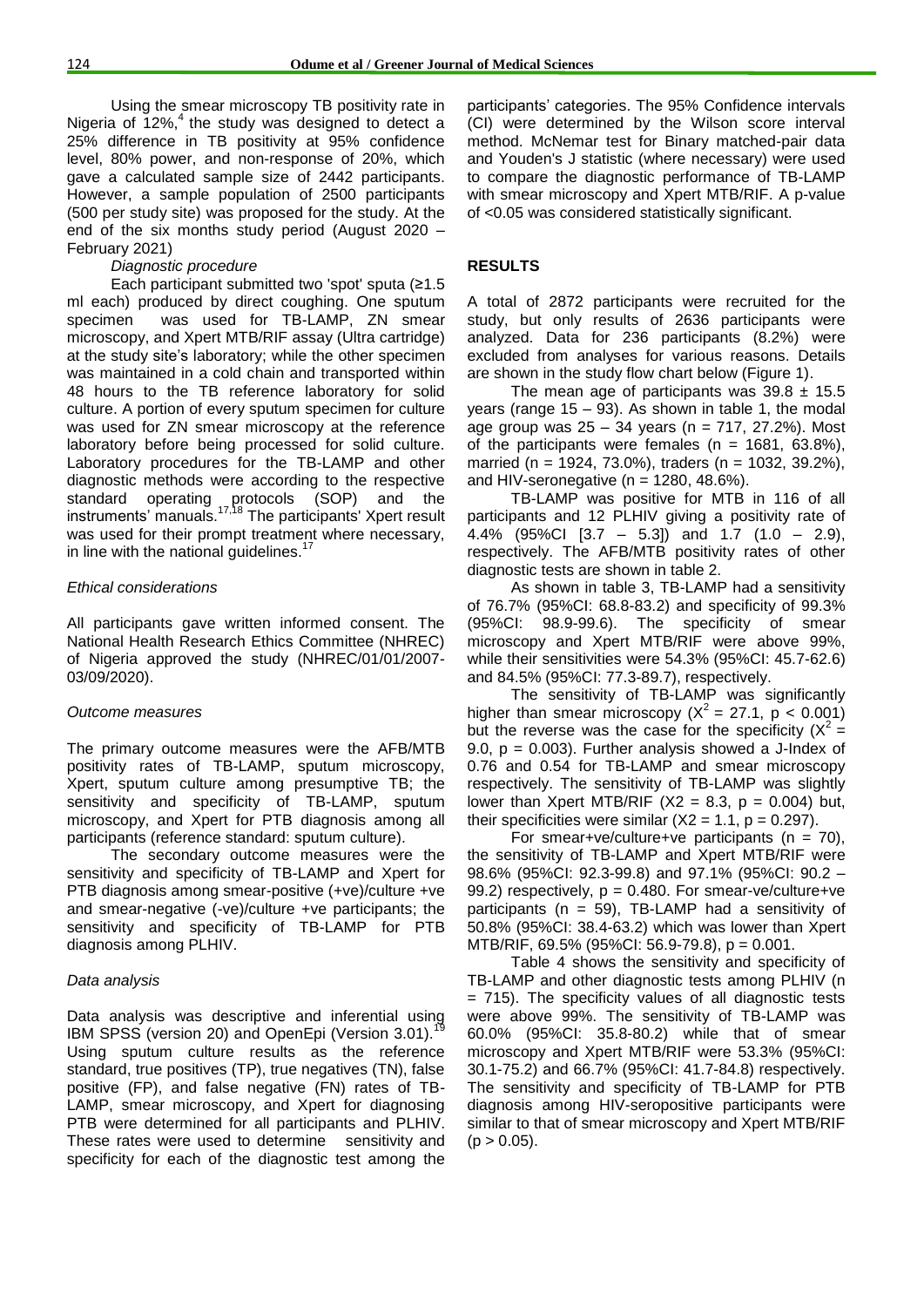

**Figure 1: Study Flow Chart**

| Characteristic        | apio 1. Dabio Onaraotonotico or Otauy i articipanto<br>Sub-group | Frequency      | Percentage (%) |  |
|-----------------------|------------------------------------------------------------------|----------------|----------------|--|
|                       |                                                                  | $(n = 2636)$   |                |  |
| State of              | Anambra                                                          | 1410           | 53.5           |  |
| Residence             | Nasarawa                                                         | 1226           | 46.5           |  |
| Sex                   | Male                                                             | 955            | 36.2           |  |
|                       | Female                                                           | 1681           | 63.8           |  |
| Age group (years)     | 15-24                                                            | 391            | 14.8           |  |
|                       | 25-34                                                            | 717            | 27.2           |  |
|                       | 35-44                                                            | 627            | 23.8           |  |
|                       | 45-54                                                            | 396            | 15.0           |  |
|                       | 55-64                                                            | 272            | 10.3           |  |
|                       | $>= 65$                                                          | 233            | 8.8            |  |
| <b>Marital Status</b> | Married                                                          | 1924           | 73.0           |  |
|                       | Single                                                           | 704            | 26.7           |  |
|                       | Widowed                                                          | 6              | 0.2            |  |
|                       | <b>Others</b>                                                    | $\overline{2}$ | 0.1            |  |
| Occupation            | Trading                                                          | 1032           | 39.2           |  |
|                       | Civil servant/Public servant                                     | 296            | 11.2           |  |
|                       | Skilled worker                                                   | 264            | 10.0           |  |
|                       | Student/Corper                                                   | 362            | 13.7           |  |
|                       | House wife                                                       | 228            | 8.6            |  |
|                       | Farming                                                          | 295            | 11.2           |  |
|                       | Others                                                           | 105            | 4.0            |  |
|                       | Unemployed                                                       | 25             | 0.9            |  |
|                       | No response                                                      | 29             | 1.1            |  |
| <b>HIV Status</b>     | Sero-negative                                                    | 1280           | 48.6           |  |
|                       | Sero-positive                                                    | 715            | 27.1           |  |
|                       | Unknown                                                          | 641            | 24.3           |  |

### **Table 1: Basic Characteristics of Study Participants**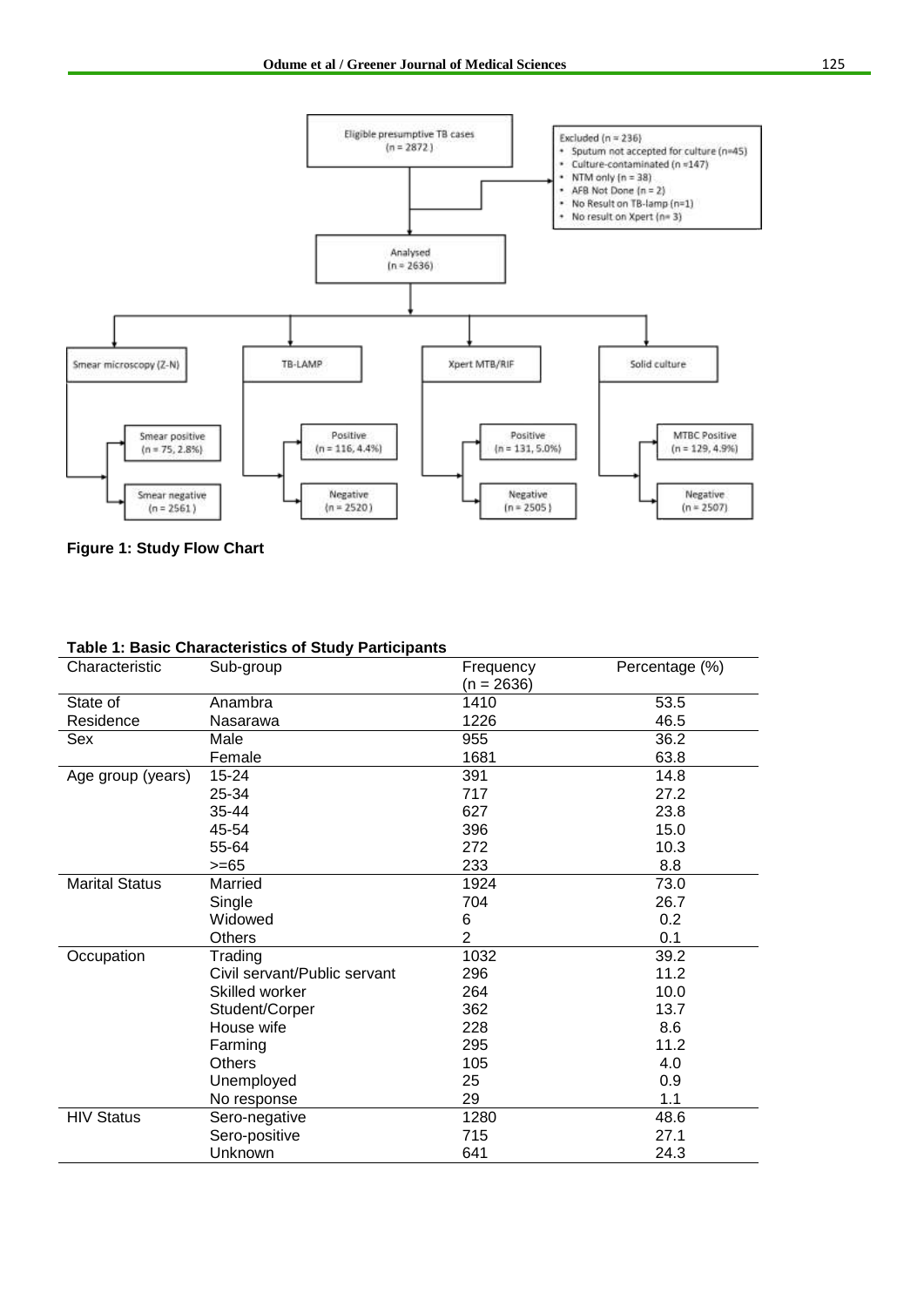|                     |                      | <b>MTB Detected/Positive</b> |              |                     |
|---------------------|----------------------|------------------------------|--------------|---------------------|
| Participants'       | Diagnostic modality  | Yes                          | No.          | MTB positivity rate |
| category            |                      | Freq. $(\%)$                 | Freq. $(\%)$ | (95%CI)             |
|                     | <b>TB-LAMP</b>       | 116(4.4)                     | 2520 (95.6)  | $4.4(3.7 - 5.3)$    |
| All Participants    | Smear microscopy     | 75(2.8)                      | 2561 (97.2)  | $2.8(2.3 - 3.6)$    |
| $(n = 2636)$        | <b>XPert MTB/RIF</b> | 131(5.0)                     | 2505 (95.0)  | $5.0(4.2 - 5.9)$    |
|                     | Sputum culture       | 129(4.9)                     | 2507 (95.1)  | $4.9(4.1 - 5.8)$    |
|                     | TB-LAMP              | 12(1.7)                      | 703 (98.3)   | $1.7(1.0 - 2.9)$    |
| HIV-seropositive (n | Sputum microscopy    | 10(1.4)                      | 705 (98.6)   | $1.4(0.8 - 2.6)$    |
| $= 715$             | <b>XPert MTB/RIF</b> | 13(1.8)                      | 702 (98.2)   | $1.8(1.0 - 3.1)$    |
|                     | Sputum culture       | 15(2.1)                      | 700 (97.9)   | $2.1(1.3 - 3.4)$    |

# **Table 2: MTB Positivity Rates of TB-LAMP and other Diagnostic Modalities**

## **Table 3: Sensitivity and Specificity of TB-LAMP, microscopy, and Xpert for all participants**

| Modality                             | Test outcome Vs<br>Standard |      | Sensitivity<br>(95%CI) % | Specificity<br>(95%CI) % | Kappa score (K)<br>(95%CI) | p-value |
|--------------------------------------|-----------------------------|------|--------------------------|--------------------------|----------------------------|---------|
| TB-LAMP<br>$(n = 2636)$              | True<br>Positive            | 99   | 76.7<br>$(68.8 - 83.2)$  | 99.3<br>$(98.9 - 99.6)$  | 0.80<br>$(0.76 - 0.84)$    | < 0.001 |
|                                      | False<br>Negative           | 30   |                          |                          |                            |         |
|                                      | True<br>Negative            | 2490 |                          |                          |                            |         |
|                                      | False<br>Positive           | 17   |                          |                          |                            |         |
| Sputum<br>microscopy<br>$(n = 2636)$ | True<br>Positive            | 70   | 54.3<br>$(45.7 - 62.6)$  | 99.8<br>$(99.5 - 99.9)$  | 0.67<br>$(0.64 - 0.71)$    | < 0.001 |
|                                      | False<br>Negative           | 59   |                          |                          |                            |         |
|                                      | True<br>Negative            | 2502 |                          |                          |                            |         |
|                                      | False<br>Positive           | 5    |                          |                          |                            |         |
| Xpert<br>MTB/RIF<br>$(n = 2636)$     | True<br>Positive            | 109  | 84.5<br>$(77.3 - 89.7)$  | 99.1%<br>$(98.7 - 99.4)$ | 0.83<br>$(0.79 - 0.87)$    | < 0.001 |
|                                      | False<br>Negative           | 20   |                          |                          |                            |         |
|                                      | True<br>Negative            | 2485 |                          |                          |                            |         |
|                                      | False<br>Positive           | 22   |                          |                          |                            |         |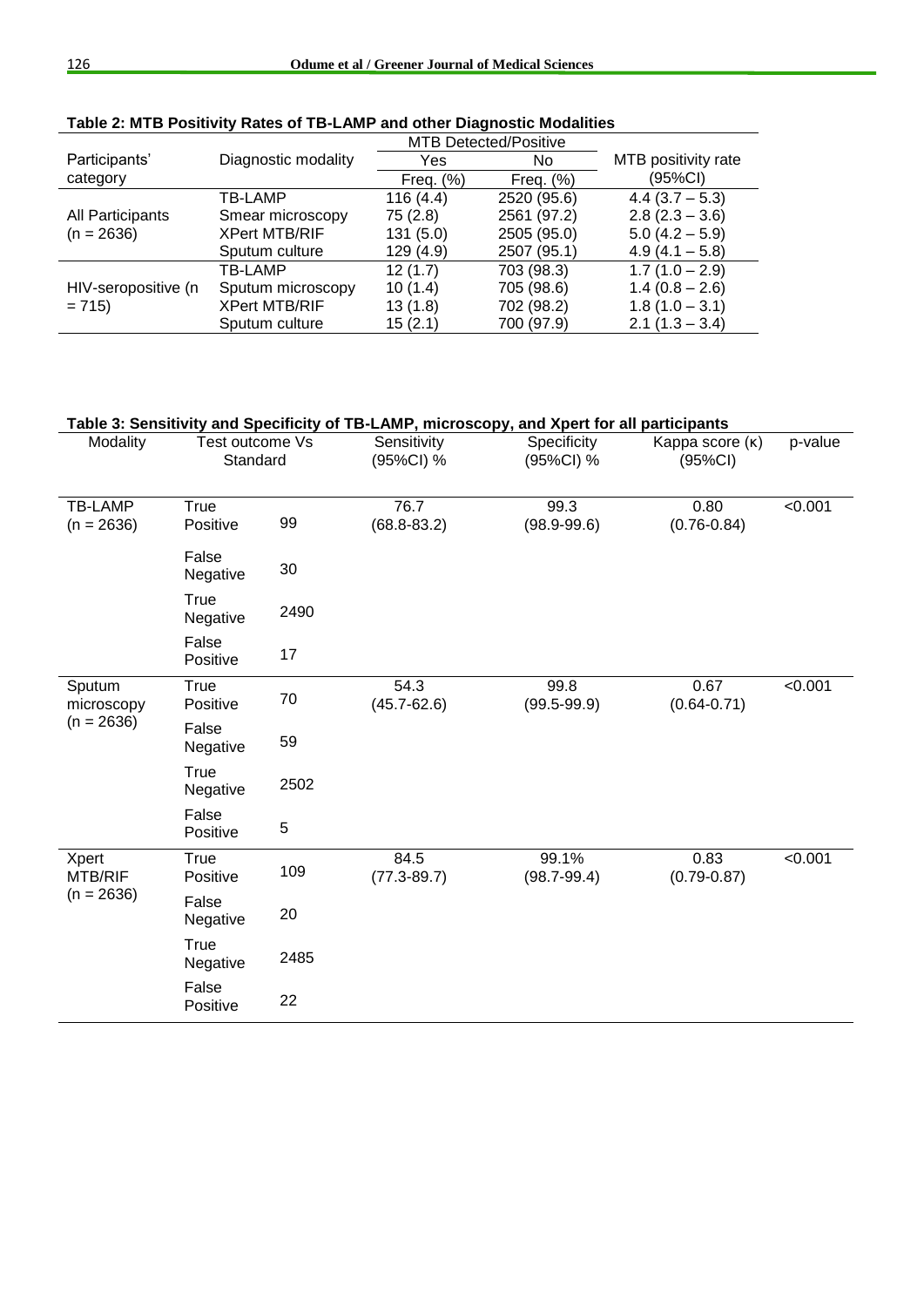| Table 4: Sensitivity and Specificity of TB-LAMP and other Test Modalities for PLHIV |                             |                  |                          |                          |                         |         |  |
|-------------------------------------------------------------------------------------|-----------------------------|------------------|--------------------------|--------------------------|-------------------------|---------|--|
| Modality                                                                            | Test outcome Vs<br>Standard |                  | Sensitivity<br>(95%CI) % | Specificity<br>(95%CI) % | Kappa score<br>(95%CI)  | p-value |  |
| <b>TB-LAMP</b><br>$(n = 715)$                                                       | True<br>Positive            | 9                | 60.0<br>$(35.8 - 80.2)$  | 99.6<br>$(98.8 - 99.9)$  | 0.66<br>$(0.59 - 0.73)$ | < 0.001 |  |
|                                                                                     | False<br>Negative           | 6                |                          |                          |                         |         |  |
|                                                                                     | True<br>Negative            | 697              |                          |                          |                         |         |  |
|                                                                                     | False<br>Positive           | 3                |                          |                          |                         |         |  |
| Smear<br>microscopy<br>$(n = 715)$                                                  | True<br>Positive            | 8                | 53.3<br>$(30.1 - 75.2)$  | 99.7<br>$(99.0 - 99.9)$  | 0.63<br>$(0.56 - 0.71)$ | < 0.001 |  |
|                                                                                     | False<br>Negative           | 7                |                          |                          |                         |         |  |
|                                                                                     | True<br>Negative            | 698              |                          |                          |                         |         |  |
|                                                                                     | False<br>Positive           | $\boldsymbol{2}$ |                          |                          |                         |         |  |
| Xpert<br><b>MTB/RIF</b><br>$(n = 715)$                                              | True<br>Positive            | 10               | 66.7<br>$(41.7 - 84.8)$  | 99.6<br>$(98.8 - 99.9)$  | 0.71<br>$(0.64 - 0.78)$ | < 0.001 |  |
|                                                                                     | False<br>Negative           | 5                |                          |                          |                         |         |  |
|                                                                                     | True<br>Negative            | 697              |                          |                          |                         |         |  |
|                                                                                     | False<br>Positive           | 3                |                          |                          |                         |         |  |

## **DISCUSSION**

The study's goal was to investigate the diagnostic accuracy of TB-LAMP for PTB among presumptive TB in Nigeria. The participants' age groups and occupations represent the current demographics of Nigeria.<sup>20</sup> Tuberculosis is associated with HIV infection, which explains the higher HIV prevalence among PTB patients and vice versa. The high HIVseroprevalence rate of 27% among participants in this study was due to health facility screening of hospital attendees at different service delivery point including the HIV treatment centers. In 2019, the national TB/HIV prevalence was 10.4%; 4 however, a TB/HIV prevalence of up to 36.2% was reported at State .<br>levels.<sup>21</sup>

In Nigeria, smear microscopy is used for PTB diagnosis in areas where Xpert MTB/RIF assay is not accessible.<sup>17</sup> In 2019, 22% of the presumptive TB in the country were tested with microscopy. With the high diagnostic performance of the genotypic test modalities from this study, the low comparative MTB positivity rate of smear microscopy suggests that many PTB cases were missed, with obvious public health implications. For all participants in this study, both the diagnosis of PTB with TB-LAMP and Xpert MTB/RIF showed kappa statistics scores of ≥0.8, which indicate a strong degree of agreement with the standard test (sputum culture). $28$  On the other hand, smear microscopy showed a moderate degree of agreement with the standard test results ( $k = 0.67$ ), and a lower Jindex compared to TB-LAMP, which suggests a lower PTB diagnostic performance. $22,23$  The significantly higher sensitivity of TB-LAMP over smear microscopy in this study agrees with the findings of two systematic reviews, $9,10$  and other related studies, $11,12$  but differed from a small sample, single-center study from Ethiopia.<sup>14</sup>

Furthermore, in agreement with previous studies, this study result demonstrates a high diagnostic performance of Xpert MTB/RIF's over smear microscopy for PTB diagnosis, supporting the reason for its use as the primary TB diagnostic method in Nigeria.<sup>17</sup> It also suggests that Xpert MTB/RIF is better than TB-LAMP for PTB diagnosis in the general population because the sensitivity was significantly higher than TB-LAMP while their specificities were similar (table  $5$ ). $^{23}$ 

Though the TB-LAMP had high and comparable sensitivities with Xpert MTB/RIF for the PTB diagnoses among smear+ve/culture+ve patients in this study, its sensitivity was significantly lower than Xpert MTB/RIF for the smear-ve/culture+ve PTB cases. The higher sensitivity of Xpert MTB/RIF over TB-LAMP for smear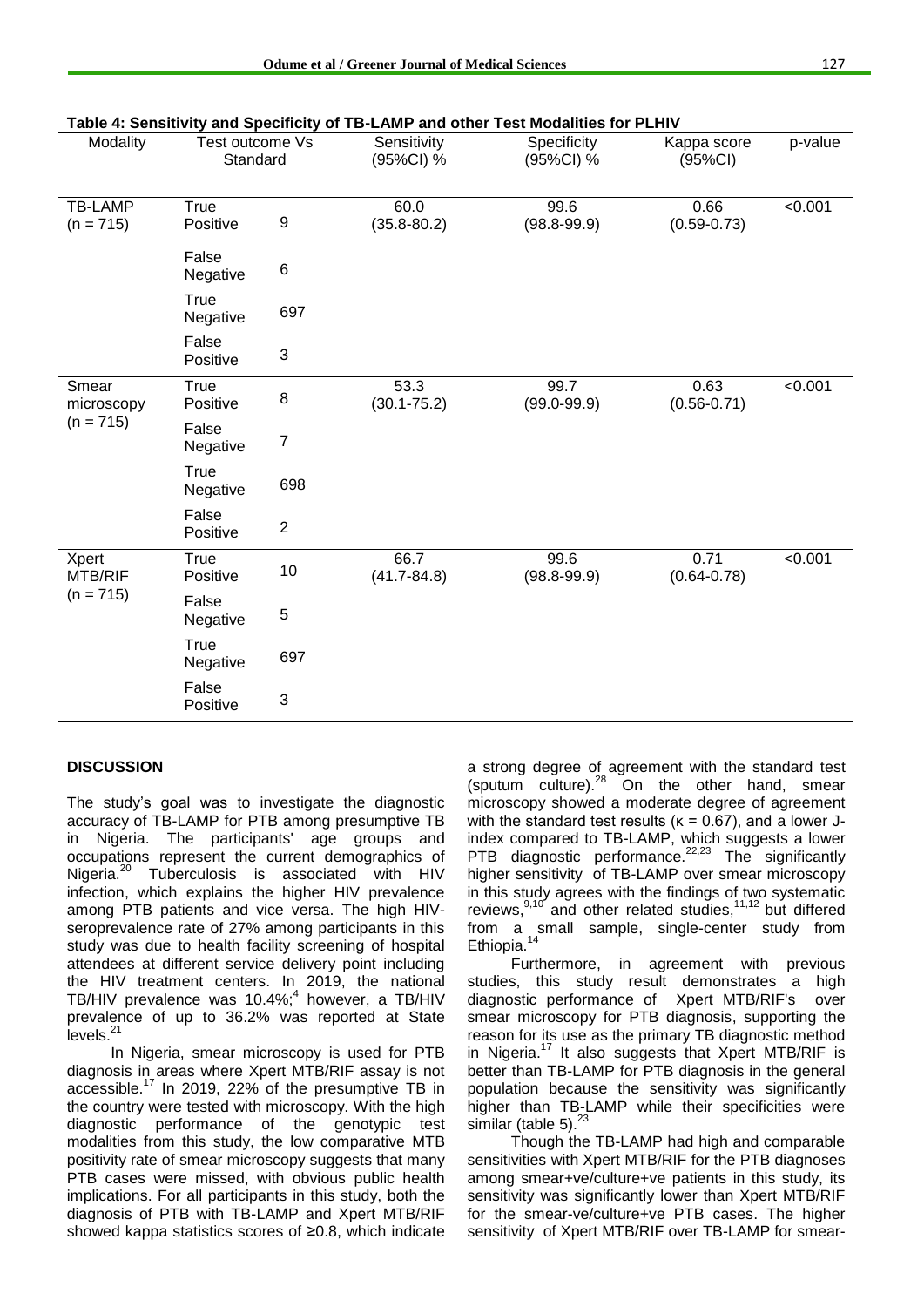ve/culture +ve PTB cases in this study supports Xpert's endorsement as the most sensitive rapid assay for PTB diagnosis in smear-ve respiratory samples.<sup>24</sup> The sensitivity of TB-LAMP for smear-ve/culture+ve PTB participants, in this study, seems closer to the pooled values of 40–42% reported in a systematic review, <sup>9</sup> when compared to the sensitivity of 90% reported by the Gambian study.<sup>12</sup>

For the HIV-seropositive participants, the TB-LAMP sensitivity of 60% and specificity of 99.6% may be comparable to the sensitivity and specificity results (63.8% - 73.4% versus 95.0% - 98.8%) of the systematic review that guided the WHO's TB-LAMP recommendation.<sup>8,9</sup> Furthermore, this study shows that among PLHIV, TB-LAMP, smear microscopy, and Xpert MTB/RIF had a moderate degree of agreement with the standard test (i.e.,  $\kappa = 0.60 - 0.79$ ),<sup>22</sup> which suggests a comparable diagnostic performance of the three tests. Likewise, the specificity and sensitivity of TB-LAMP for PTB diagnosis in PLHIV did not differ from smear microscopy and Xpert MTB/RIF, thus suggesting a comparable diagnostic performance for the three diagnostic tests.<sup>23</sup> Nevertheless, considering the low culture-based PTB rate in the HIV-seropositive cohort of this study (Table 2), larger sample studies among PLHIV may be required to confirm this study's findings.

This study was limited by use of solid TB culture technique, which is associated with lower MTB yield and longer time to positive culture.<sup>25</sup> However, the culture processing period of up to eight weeks and adherence to the laboratory SOP, ensured optimal mycobacterial growth and reduced contamination rate.

#### **CONCLUSION**

In Nigeria, the TB-LAMP's diagnostic accuracy for PTB among adult presumptive TB was more sensitive to ZN smear microscopy but slightly lower than Xpert MTB/RIF sensitivity rate. However, for the PLHIV, the study suggests that PTB diagnostic accuracy of TB-LAMP was comparable to Xpert MTB/RIF and smear microscopy. Therefore, TB-LAMP can replace smear microscopy for PTB diagnosis among adults in Nigeria, particularly in locations where GeneXpert service is not accessible.

#### **ACKNOWLEDGEMENTS**

The KNCV TB Foundation Nigeria expresses her profound gratitude to the United States Agency for International Development (USAID), the funder of Tuberculosis Local Organizations Network (TB-LON), Regions 1&2 project for this pilot study. We also thank the National Tuberculosis, Leprosy and Buruli Ulcer Control Program, Anambra and Nasarawa State programs for the coordination and leadership role that ensured the commitment of implementing facilities throughout the research duration. We are grateful to our colleagues from KNCV Tuberculosis Foundation Netherlands for providing technical support in the

study concept development, protocol design and analyses of results.

Our gratitude also goes to the management and staff of the following study sites – General Hospital Enugu-Ukwu, General Hospital Umueri, GEM Diagnostic Center Onitsha, Dalhatu Araf Specialist hospital Lafia, Karu Diagnostic Center, Zankli Research Center, University of Port-Harcourt Teaching Hospital and Abia Specialist Hospital and Diagnostic Center Amachara, Umuahia, for their resilience and tenacity that led to a successful implementation.

#### *Conflict of interest*

Authors declare no conflict of interest.

#### **REFERENCES**

- 1. World Health Organization (WHO). Global Tuberculosis Report 2019. Geneva: WHO; 2019<br>[cited 2021 4<sup>th</sup> Mav]. Available from:  $[cited 2021$ May]. Available from: https://apps.who.int/iris/bitstream/handle/10665/3 29368/9789241565714-eng.pdf?ua=1.
- 2. WHO. Implementing the End TB Strategy: The Essentials. Geneva: WHO; 2015 [cited 2021 4<sup>th</sup> Mayl. Available from: https://www.who.int/tb/publications/2015/end\_tb\_e ssential.pdf?ua=1
- 3. United Nations. Transforming our World: The 2030 Agenda for Sustainable Development. New York: UN, Department of Economic and Social Affairs 2015 [cited 2021 4th May]. Available from: https://sustainabledevelopment.un.org/content/do cuments/21252030%20Agenda%20for%20Sustai nable%20Development%20web.pdf
- 4. Nigeria Federal Ministry of Health (FMoH). National Tuberculosis and Leprosy Control Programme: Annual report 2019 Abuja: FMoH, 2020.
- 5. Gidado M, Nwokoye N, Ogbudebe C, et al. Assessment of GeneXpert MTB/RIF Performance by Type and Level of Health-Care Facilities in Nigeria. Niger Med J 2019; 60 (1): 33-39
- WHO. Implementing Tuberculosis Diagnostics: Policy Framework. WHO, Geneva: 2015 [cited 2021 6th May]. Available from: http://apps.who.int/iris/bitstream/handle/10665/16 2712/9789241508612\_eng.pdf?sequence=1
- 7. Agrawal M, Bajaj A, Bhatia V, et al. Comparative Study of GeneXpert with ZN Stain and Culture in Samples of Suspected Pulmonary Tuberculosis. J Clin Diagn Res. 2016;10(5):DC09-12.
- 8. WHO. The use of loop-mediated isothermal amplification (TB-LAMP) for the diagnosis of pulmonary tuberculosis: policy guidance. WHO, Geneva: 2016 [cited 2020 15th June]. Available from:

https://apps.who.int/iris/handle/10665/249154

9. Shete PB, Farr K, Strnad L, et al. Diagnostic accuracy of TB-LAMP for pulmonary tuberculosis: a systematic review and meta-analysis. BMC Infect Dis 2019; 19 (1): 268